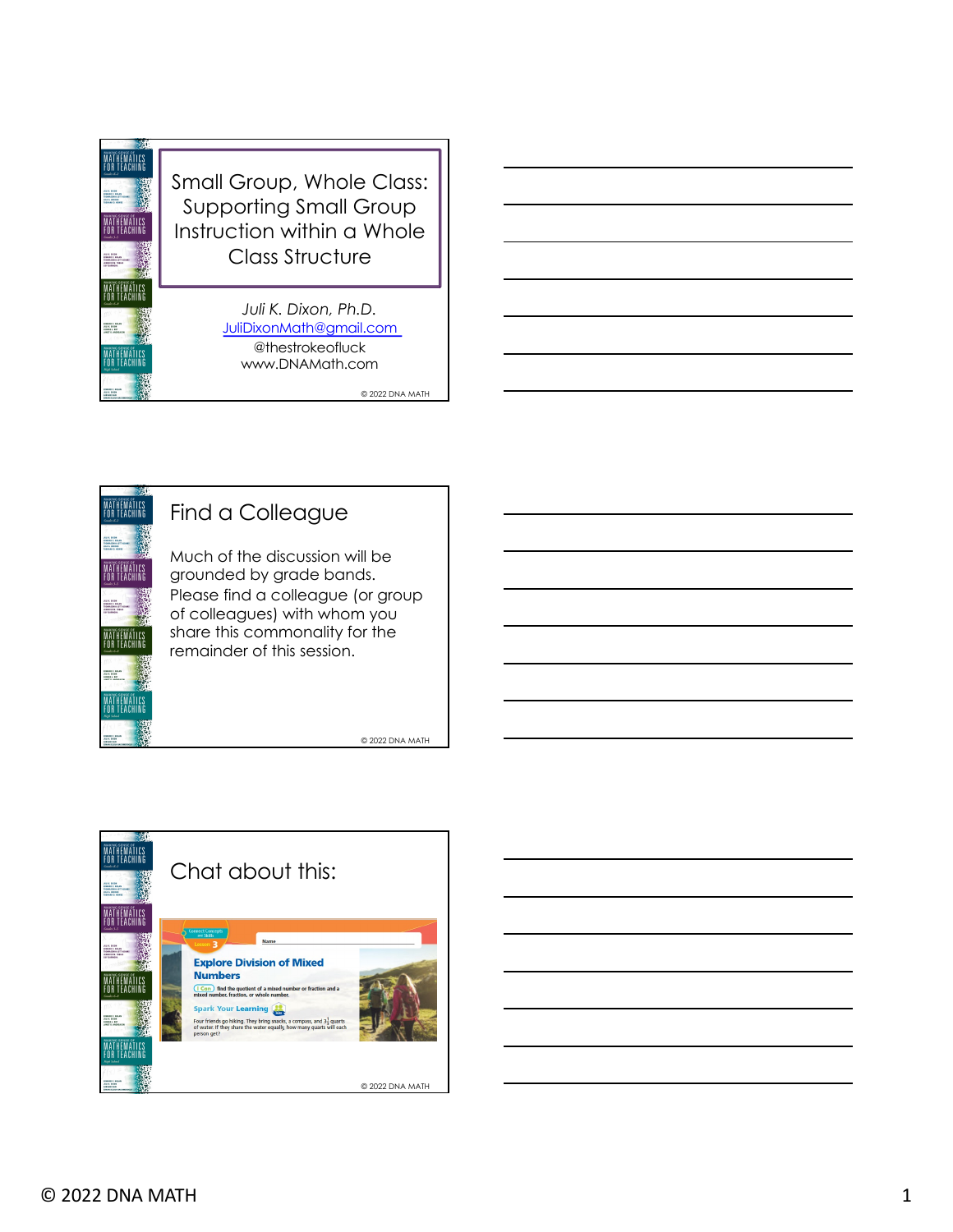| MAXIMO SEMSE O<br><b>JALK BAR</b><br><b>EDMAND C. MOLAN</b><br>THEMASEWA LOTT AGAINS<br><b><i>LEA &amp; BRANCH</i></b><br><b><i>SASAAAA A WINN</i></b>                                              | Chat about this:                                                                                                                                                                                     |
|-----------------------------------------------------------------------------------------------------------------------------------------------------------------------------------------------------|------------------------------------------------------------------------------------------------------------------------------------------------------------------------------------------------------|
| <b>MAXIMO SENSE O</b><br><b>HALF BASE</b><br><b>EDWARD C. MOLAN</b><br>THEMASENIA LOTT MEANS<br><b><i>ISSUED &amp; TRANS</i></b>                                                                    | <b>Spark Your Learning</b><br>Four friends go hiking. They bring snacks, a compass, and $3\frac{1}{2}$ quarts<br>of water. If they share the water equally, how many quarts will each<br>person get? |
| <b>EDWARD C. MOLAN</b><br>JULI 6, DIXON<br><b>NEWSFILM</b> & NEW<br><b>INSTERNATION</b><br><b>EDIMARD C. BOLAN</b><br><b>HELP WATER</b><br><b>LARTING TACK</b><br><b><i>Book Street Banders</i></b> | © 2022 DNA MATH                                                                                                                                                                                      |



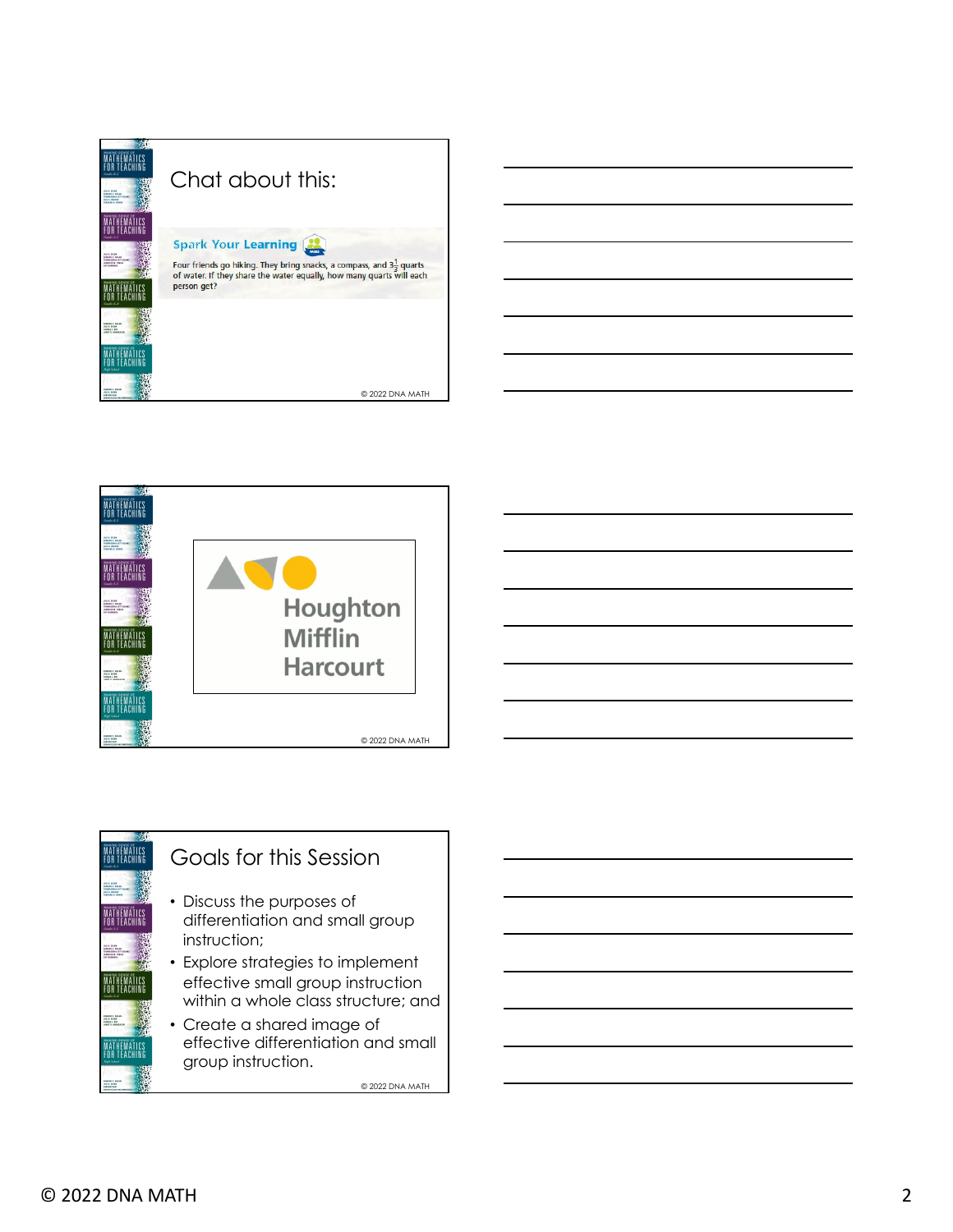



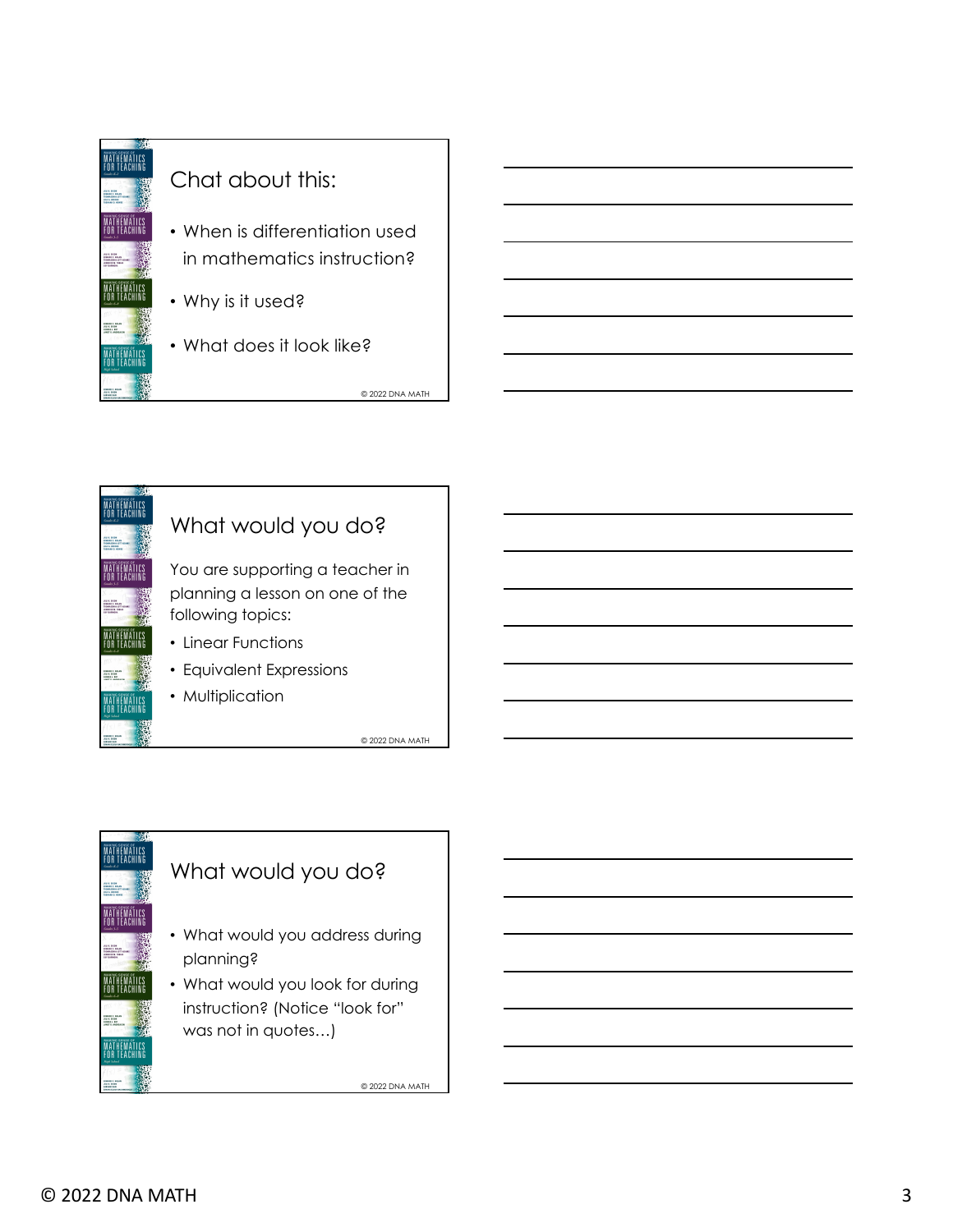



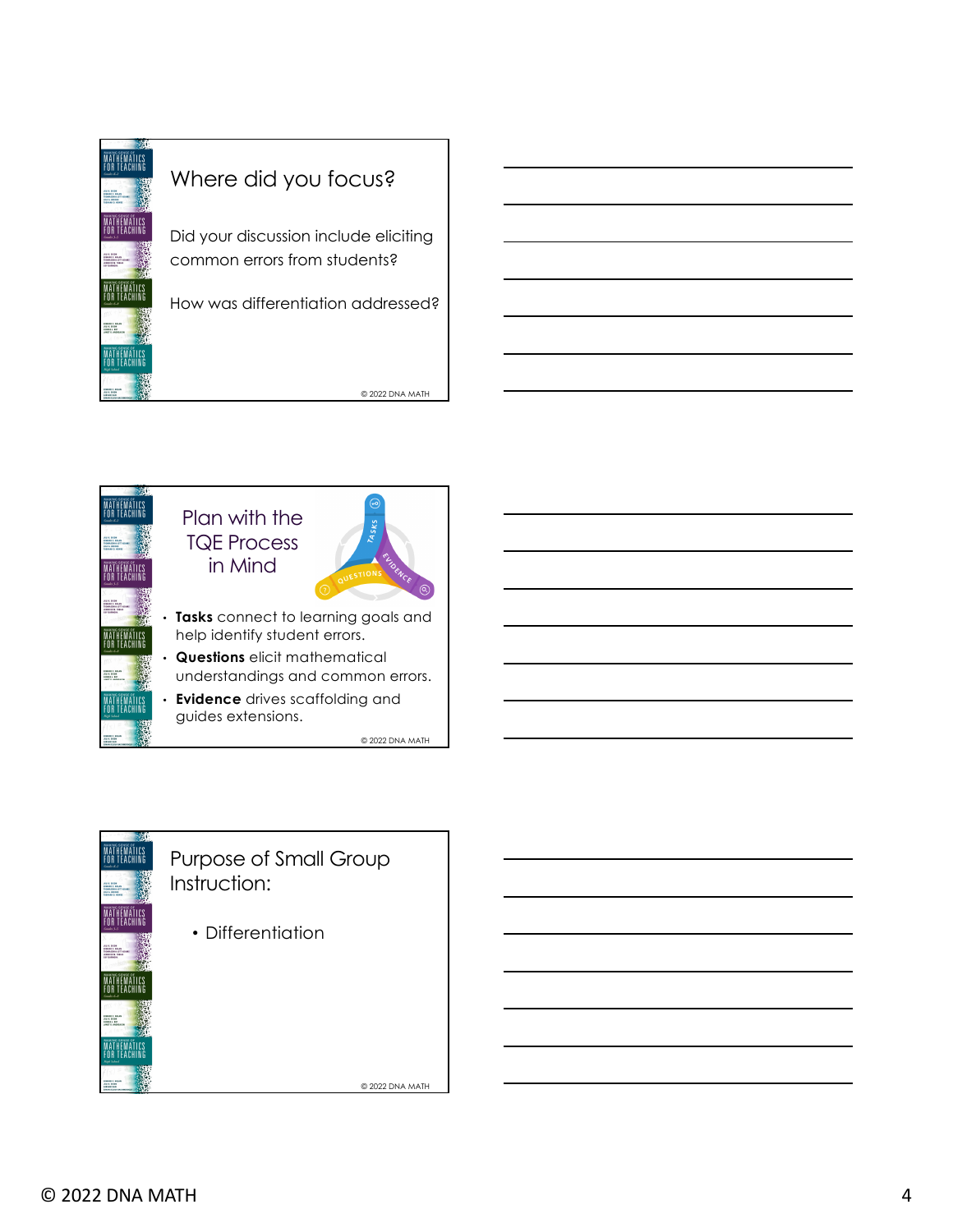



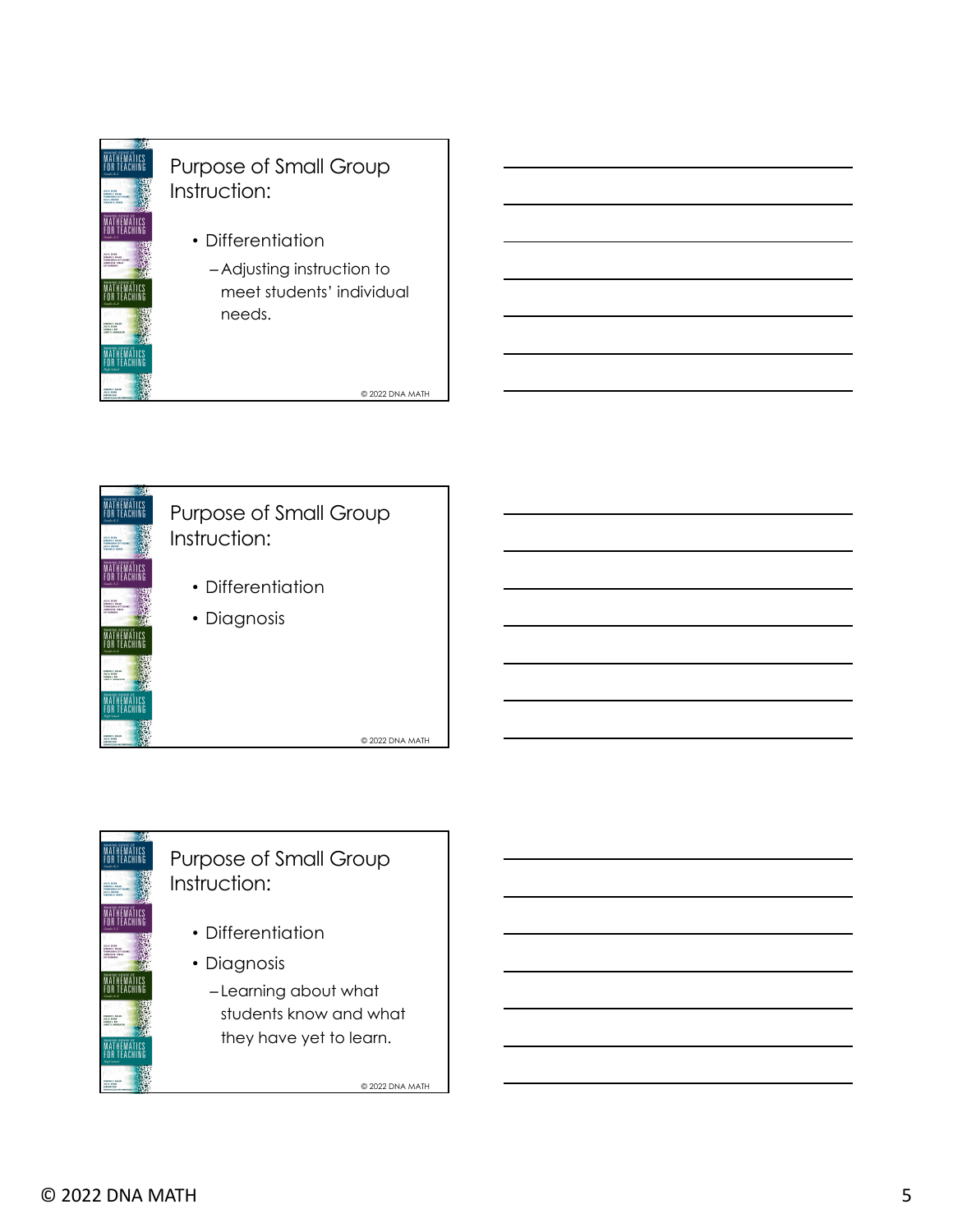





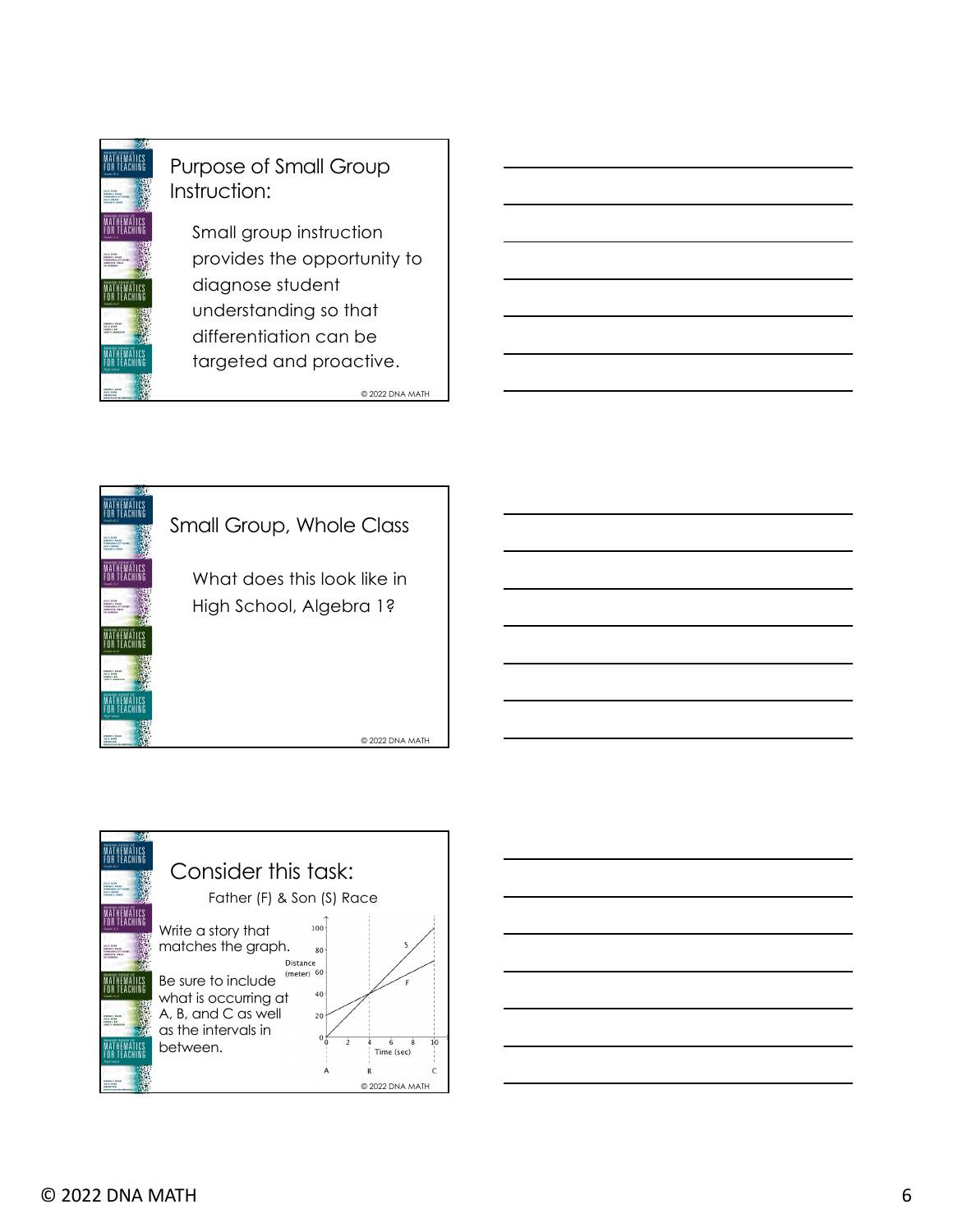







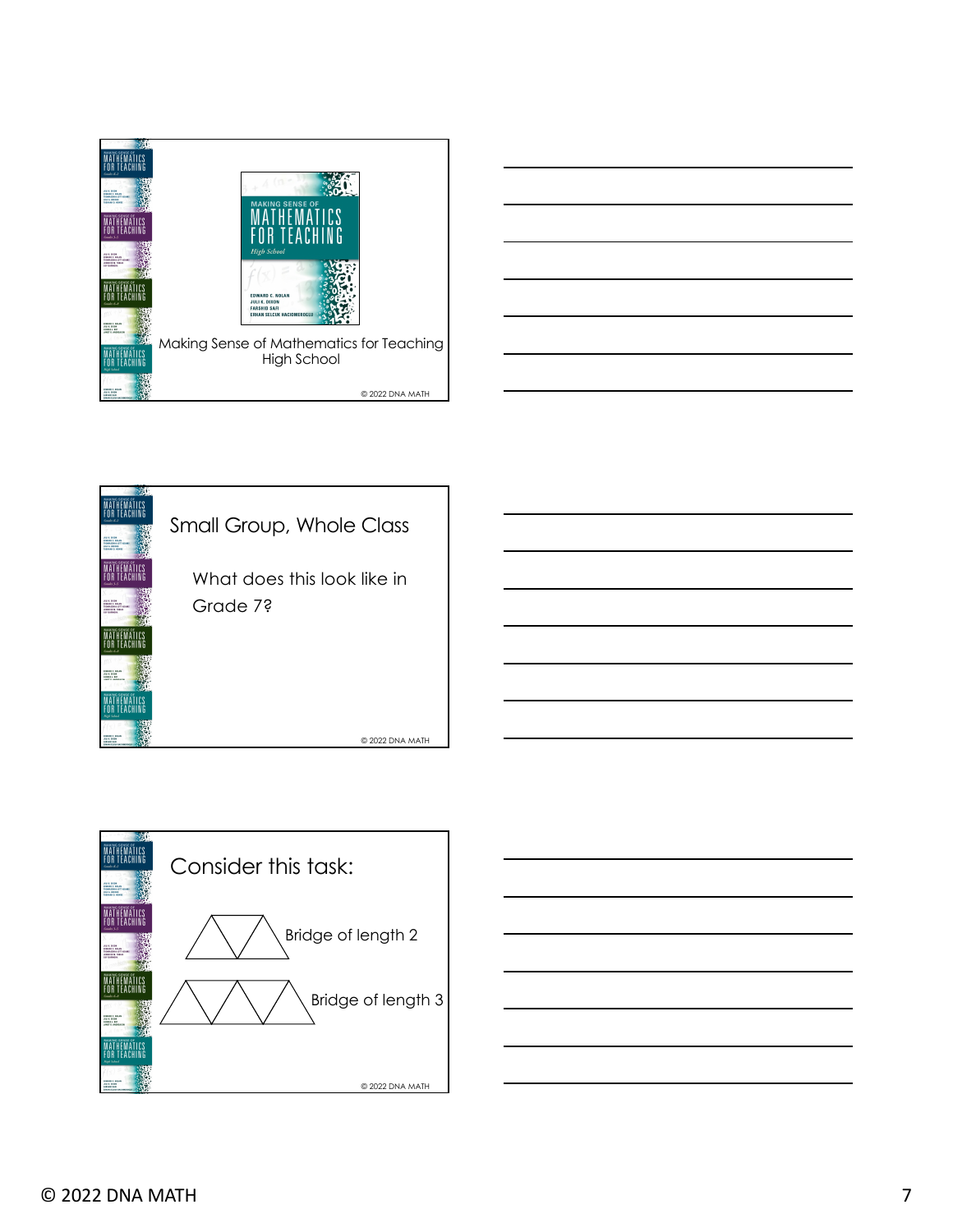









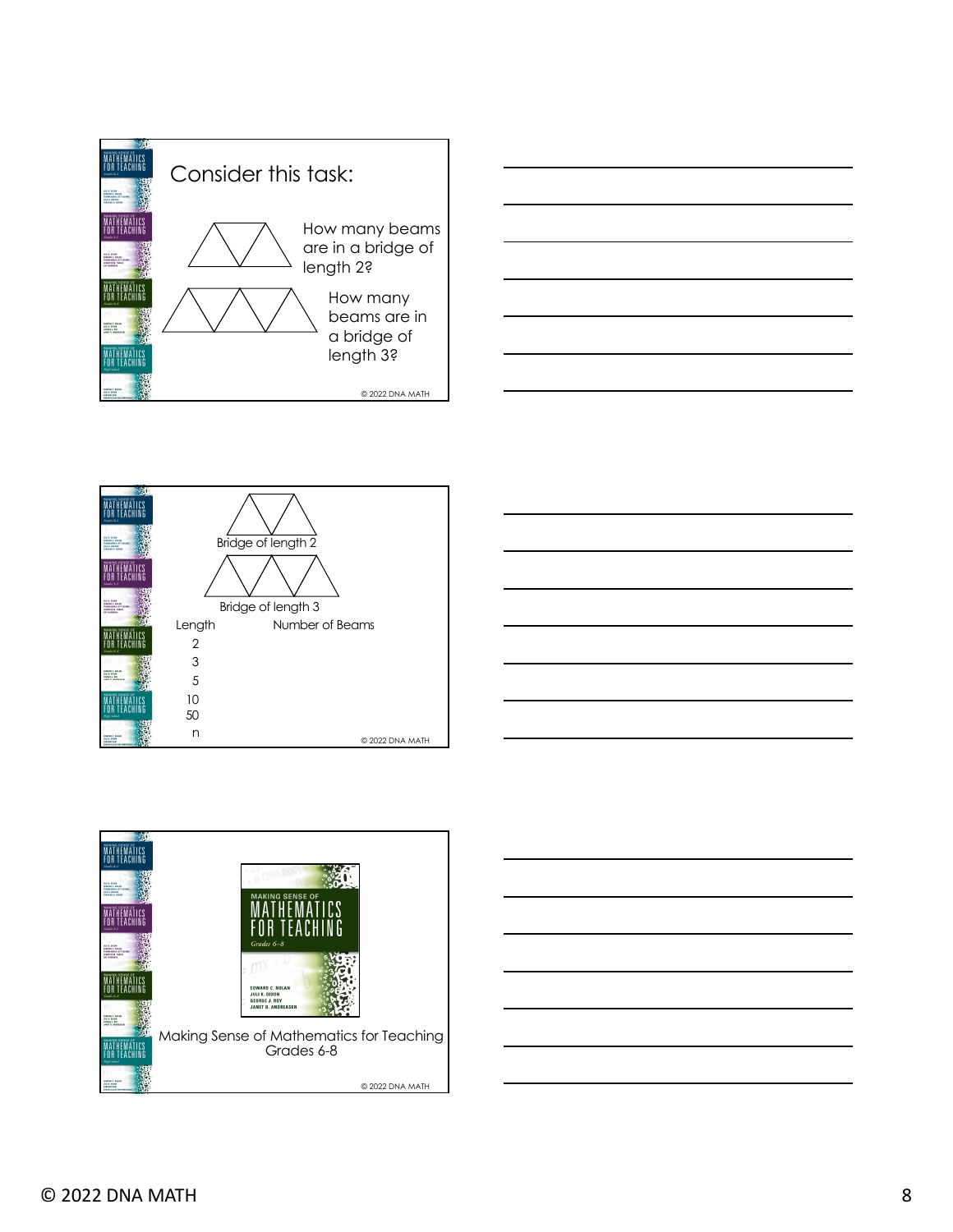





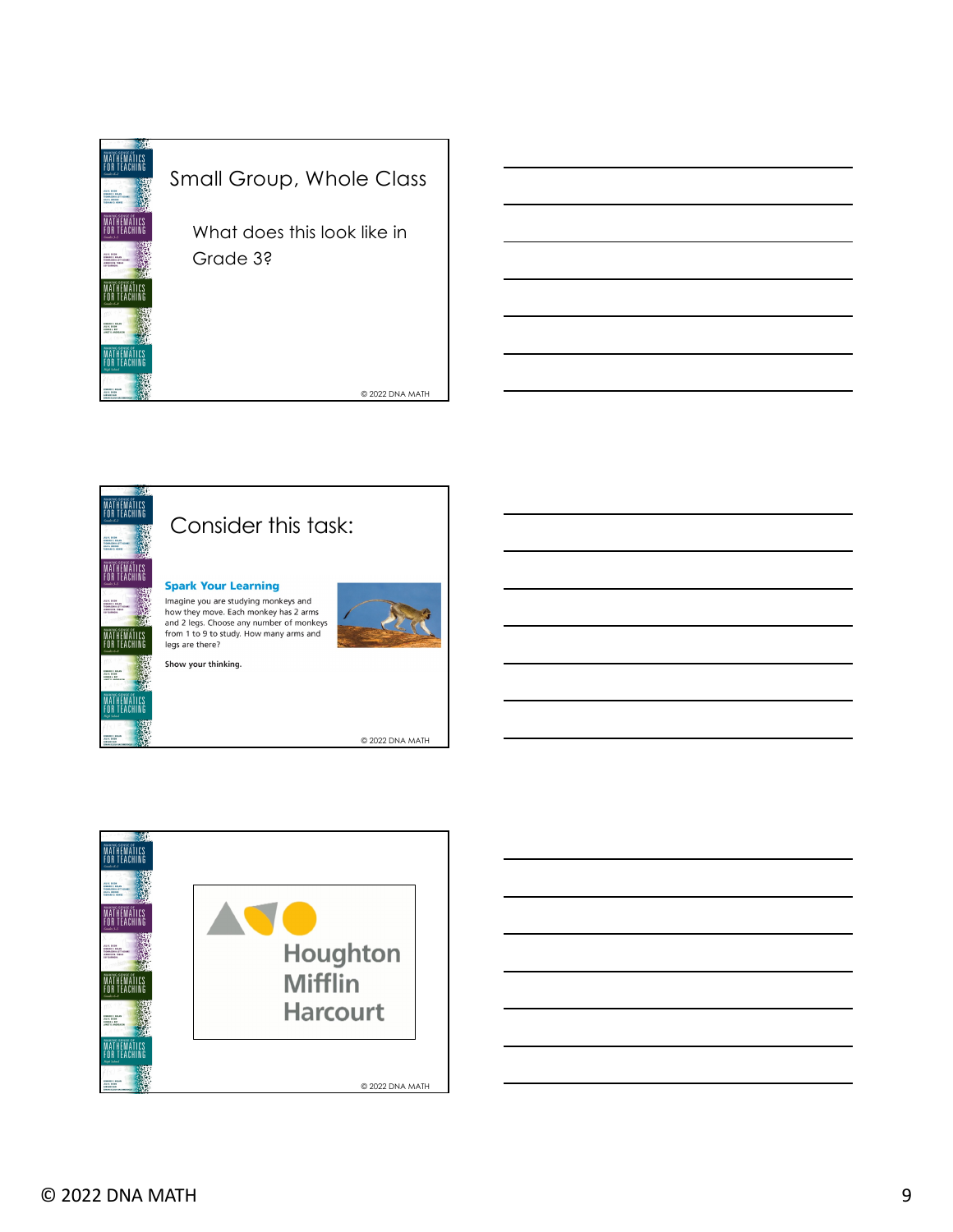





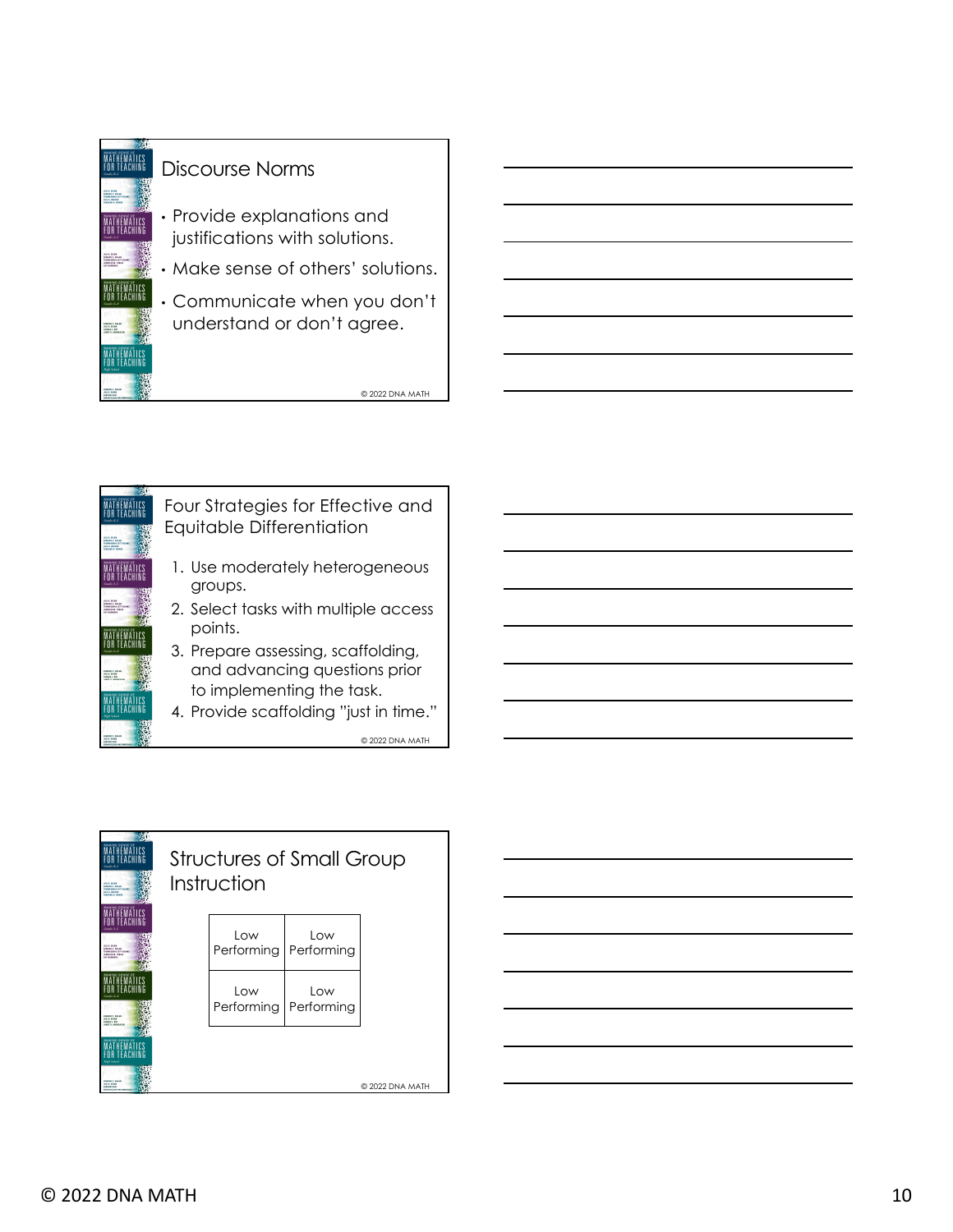